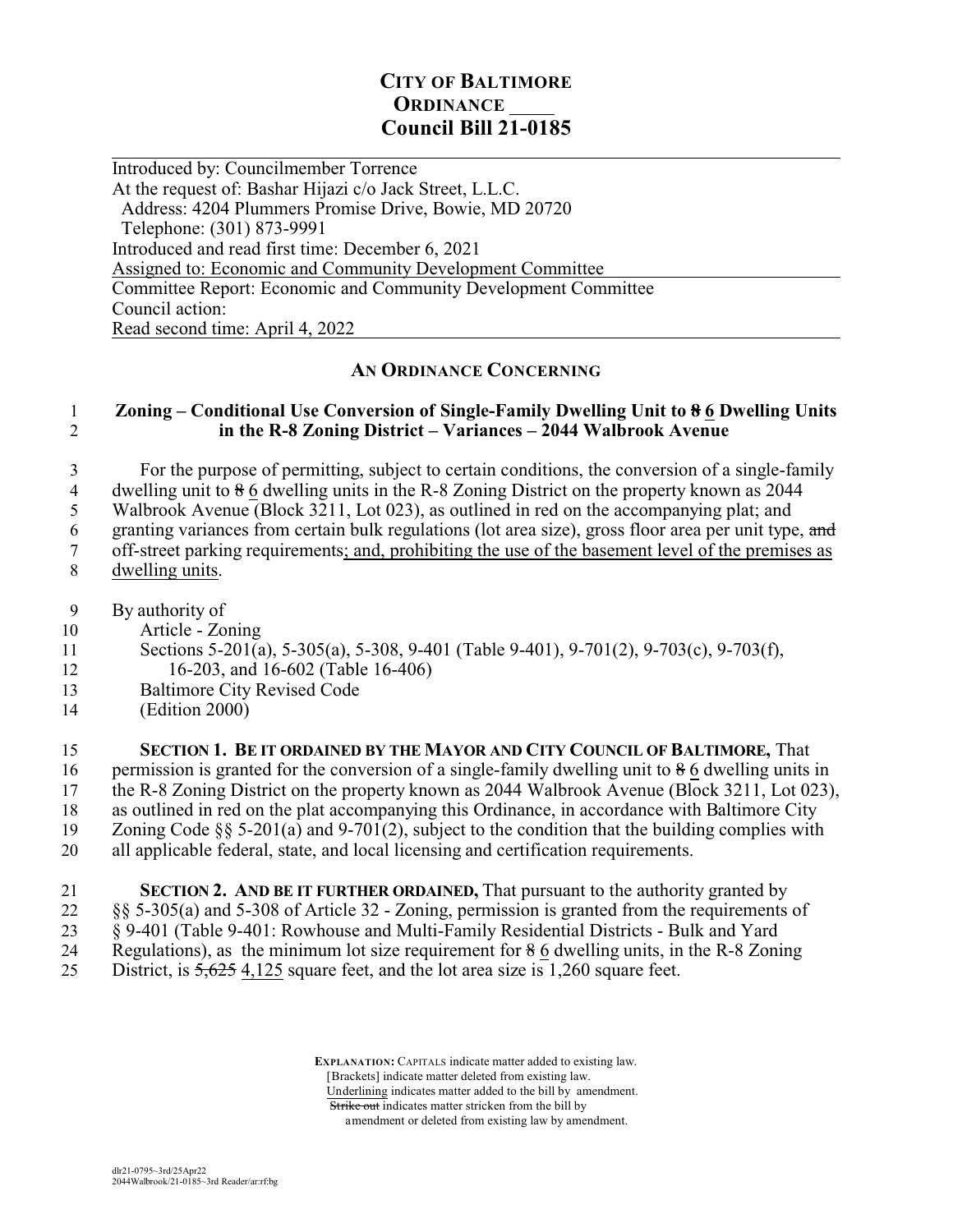## **Council Bill 21-0185**

 **SECTION 3. AND BE IT FURTHER ORDAINED,** That pursuant to the authority granted by §§ 5-305(a) and 5-308 of Article 32 - Zoning, permission is granted for a variance from the requirements of  $\S$  9-703(c) for gross floor area per unit type, as 750 square feet are required for each 1-bedroom unit, and each of the proposed bedroom units will be less than 750 square feet of floor area.

 **SECTION 4. AND BE IT FURTHER ORDAINED,** That pursuant to the authority granted by §§ 5-305(a) and 5-308 of Article 32 - Zoning, permission is granted for a variance from the requirements of §§ 9-703(f), 16-203, and 16-602 (Table 16-406: Required Off-Street Parking) for off-street parking.

### **Section 5. And be it further ordained,** That use of the basement level of the premises as dwelling units is not authorized.

 **SECTION 6 5. AND BE IT FURTHER ORDAINED,** That as evidence of the authenticity of the accompanying plat and in order to give notice to the agencies that administer the City Zoning Ordinance: (i) when the City Council passes this Ordinance, the President of the City Council shall sign the plat; (ii) when the Mayor approves this Ordinance, the Mayor shall sign the plat; and (iii) the Director of Finance then shall transmit a copy of this Ordinance and the plat to the Board of Municipal and Zoning Appeals, the Planning Commission, the Commissioner of Housing and Community Development, the Supervisor of Assessments for Baltimore City, and the Zoning Administrator.

 **SECTION 7 6. AND BE IT FURTHER ORDAINED,** That this Ordinance takes effect on the 30th day after the date it is enacted.